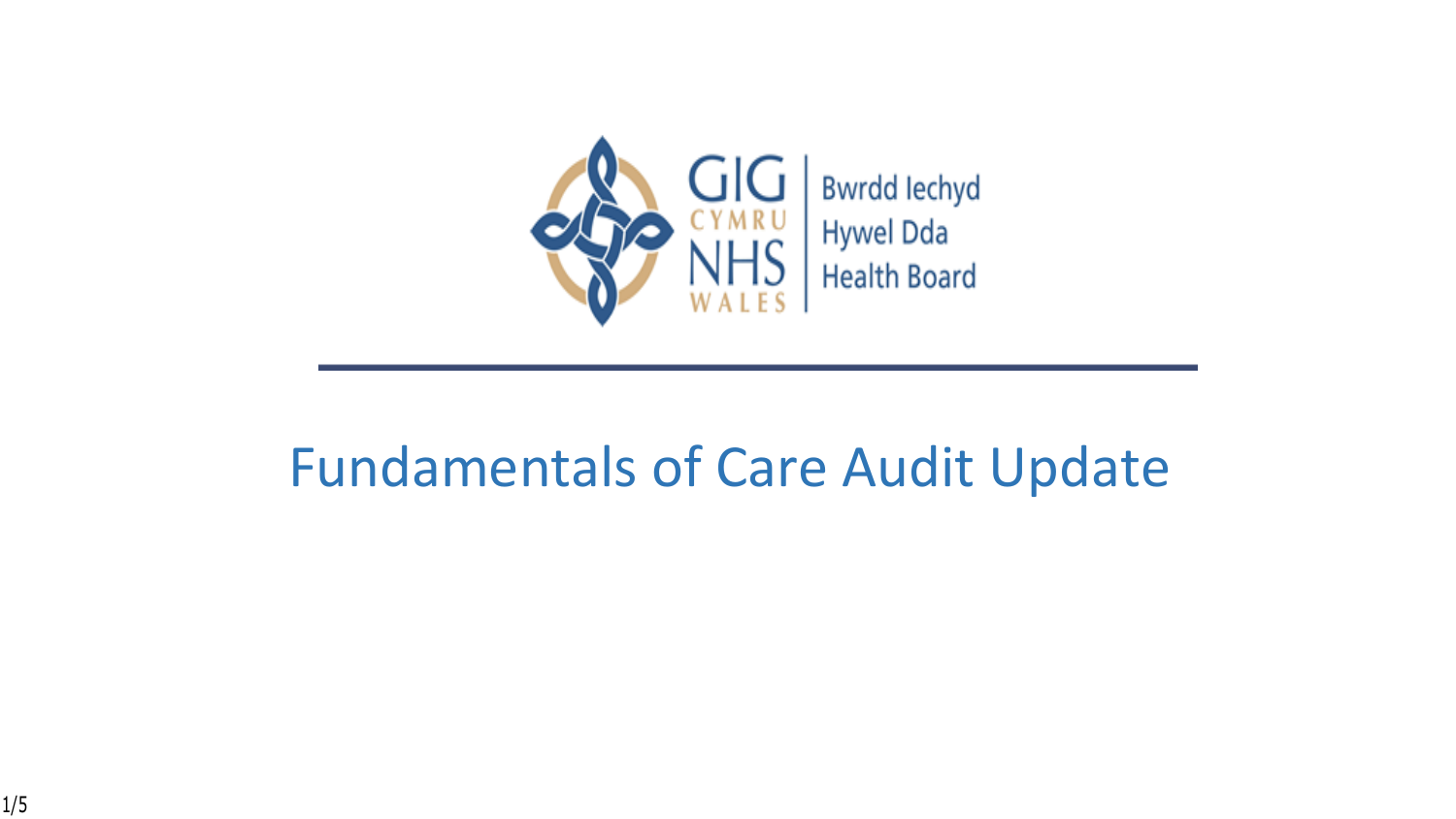# **Situation**

Health & Care Standards Fundamentals of Care (FoC) annual audit findings were reported to the Health Board in May 2020.

#### **Results**:

- **Patient experience:** 1548 patients/carers completed the patient survey across the HB. *93% satisfaction reported*.
- **Operational questions:** 671 patients' records including 411 medication charts, 165 food charts, 187 daily fluid charts and 122 weekly fluid charts were reviewed as part of the audit. *85% or above reported in 17 of the standards.*
- **Our staff:** 992 staff completed the staff survey. *80% satisfaction rating reported*.

#### **Recommendation :**

Identify what we can do differently and develop an assurance process that focuses on how improvement can be implemented in relation to:

- Sleep & Rest
- Medicines Management
- Staff Feedback

Progress against these work streams has been delayed due to the diversion of resources to the COVID-19 response. This report provides a progress update.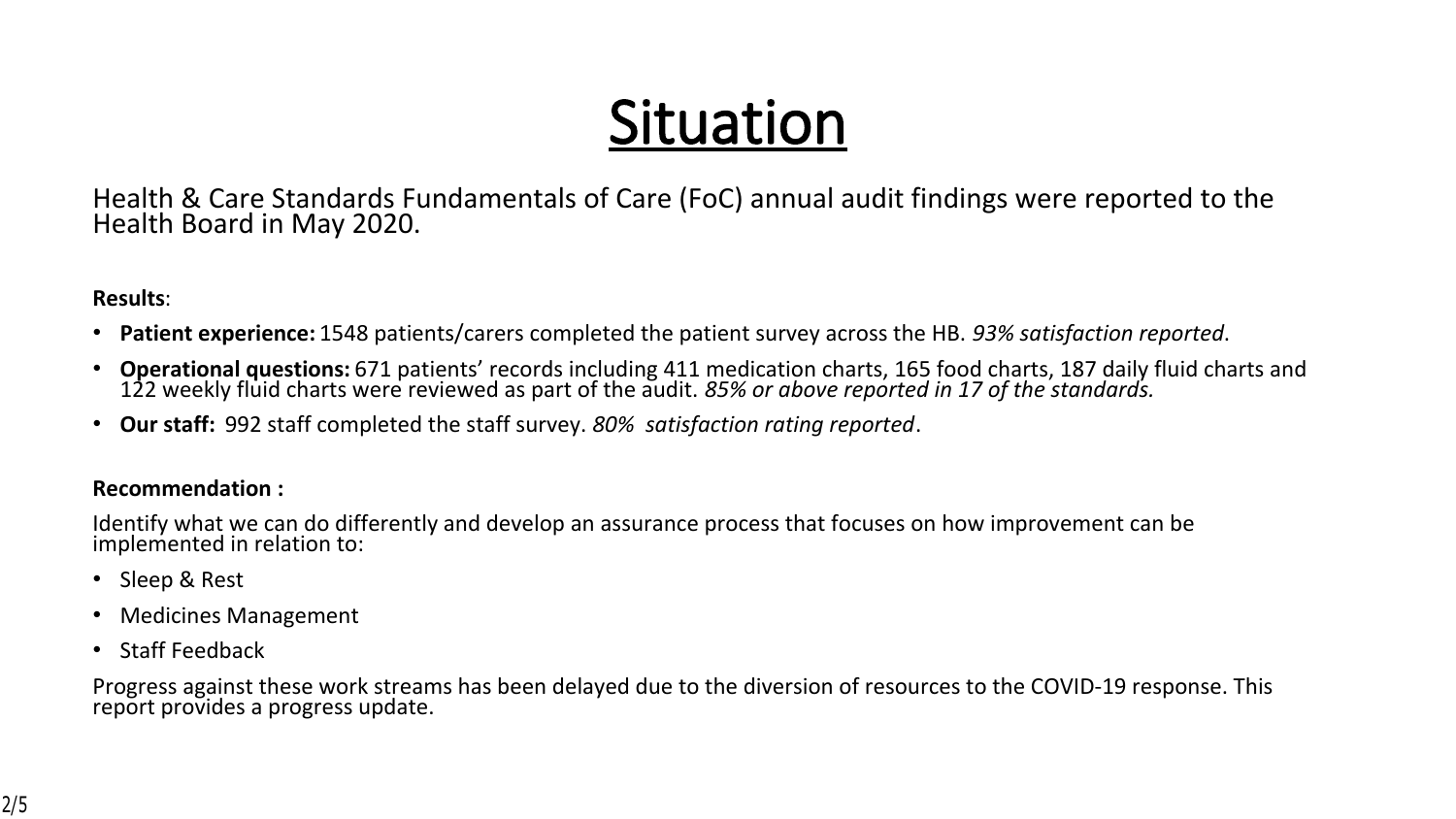## **Risks and Mitigation**

**Rest & Sleep**: 81% of the patients who responded felt they were able to get enough rest and sleep. However, in comparison to other standards in the audit, Rest & Sleep remains the lowest scoring aspects of care from a patient's perspective.

This issue was prioritised in Cohort 1 of the Enabling Quality Improvement in Practice (EQuIP) programme:

- Literature search evidence base suggests that it is very complex and subjective issue.
- Linked to a delirium project conducted across 4 sites in critical care.
- Themes identified e.g. voices, bins, shoes
- Improvement strategies being considered e.g. sensors to detect noise above a certain decibel as reminder for noise control, hospitality packs, ear plugs.

**Action:** Themes being progressed via mini collaboratives.

**Medicines Management**: Despite receiving a rating of 95% in the FoC audit, the Director of Nursing, Quality & Patient Experience was not assured, after triangulating with other assurance processes, that this area of practice did not present a risk to patient care. Therefore, additional Quality Improvement work was commissioned. Progress to date:

- Medicine Management improvement workshops held during October and November 2020 and themes collated:
	- Storage in Cold chain locked facilities
	- Prescription Adherence to prescription standard, Multiple Charts
	- Access and transfer of medicines ward stock, transfer of medication with patients.
- Tests of change are being applied through separate Mini collaborative (originally planned for January 2021; postponed to February 2021)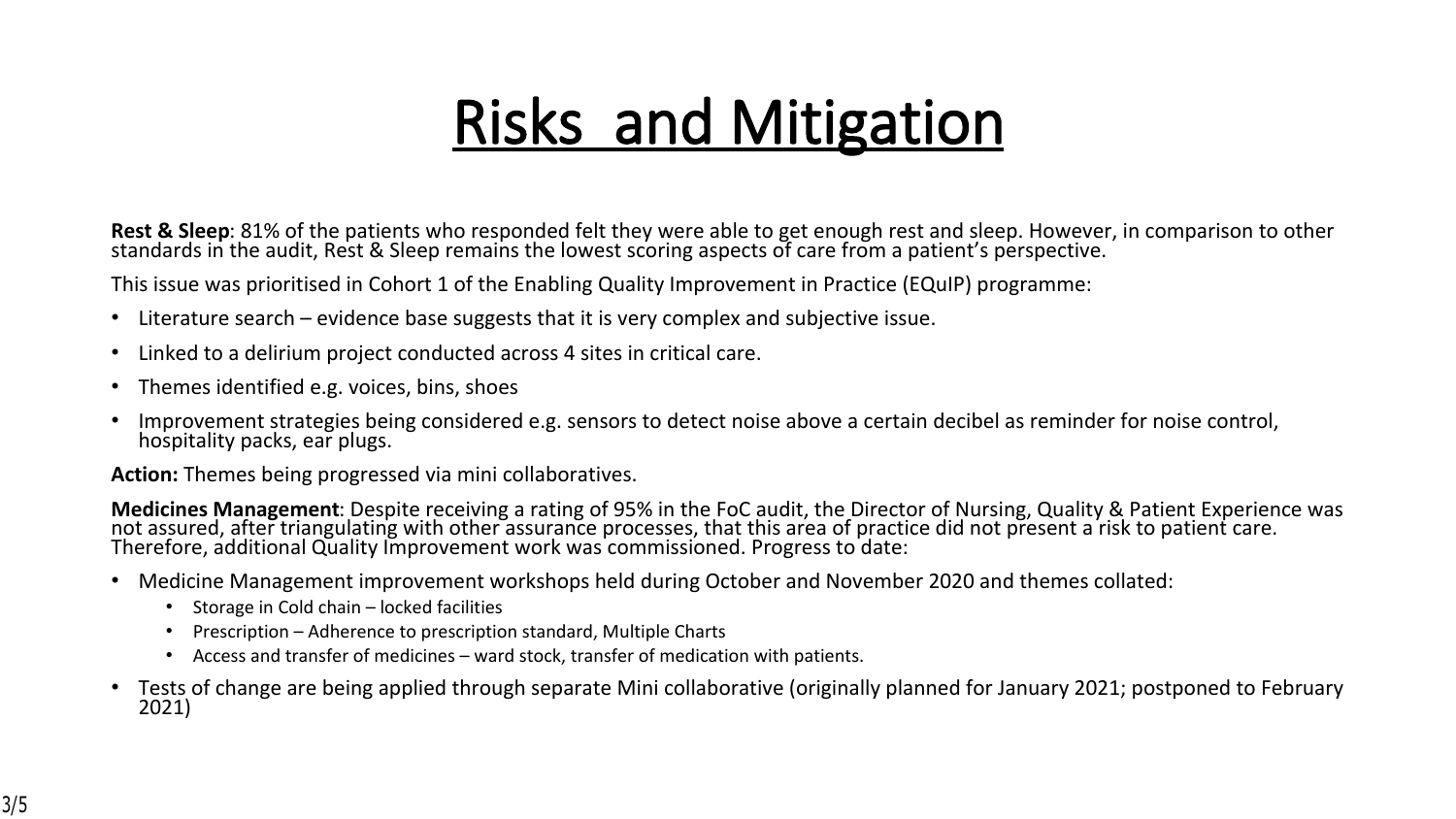## **Risks and Mitigation**

**Staff Feedback**: There has been a significant increase in the satisfaction scores since the staff survey was first undertaken in 2013. However, this improvement has stabilised over the last 3 years and therefore, further work is being undertaken to ensure that staff continue to be at the forefront of what we do.

- Working collaboratively with Swansea University on an international study on staff surveys (feedback to Senior Nursing Management Team (SNMT) March 2021).
- Participation in the All Wales Staff Survey (feedback to SNMT March 2021).
- Development of a 3 Year Nursing & Midwifery Strategy with the following commitments:
	- To equip the workforce to work in Healthcare settings of the future:
		- Star Leadership Programme
		- Extension of the Nurse & Midwifery Preceptorship programme to the 'First Five Years'
		- Focus on Clinical Supervision
		- Review of Leadership module with Swansea University
	- To work with Workforce & Organisational Development colleagues to identify and support the factors that enhance staff well-being

Following consultation with workforce and partners, the Strategy is to be launched in March 2021.